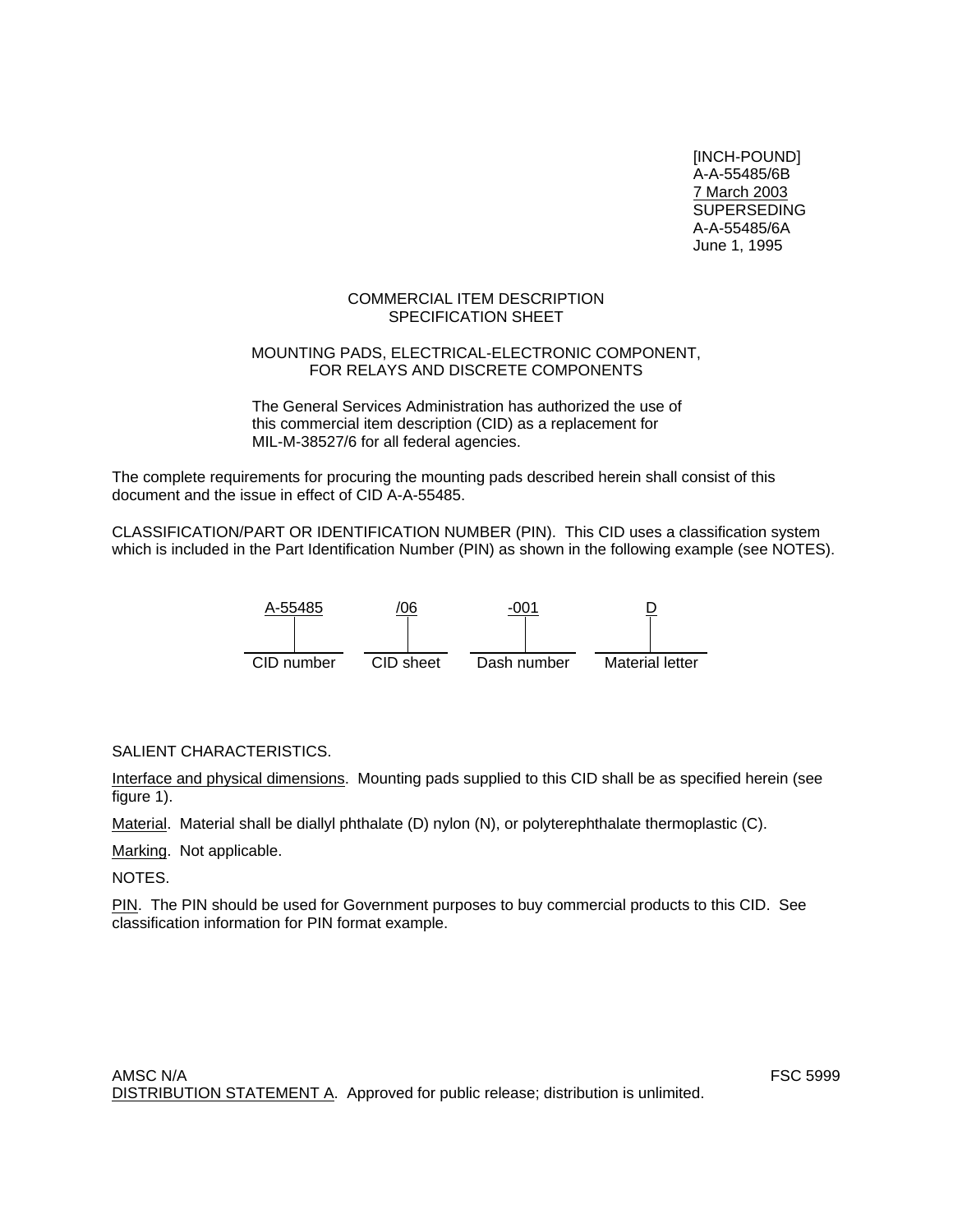

| Inches | mm    |
|--------|-------|
| .005   | 0.13  |
| .020   | 0.51  |
| .030   | 0.76  |
| .035   | 0.89  |
| .050   | 1.27  |
| .062   | 1.57  |
| .100   | 2.54  |
| .165   | 4.19  |
| .200   | 5.08  |
| .400   | 10.16 |
| .800   | 20.32 |
|        |       |

FIGURE 1. Configurations and dimensions.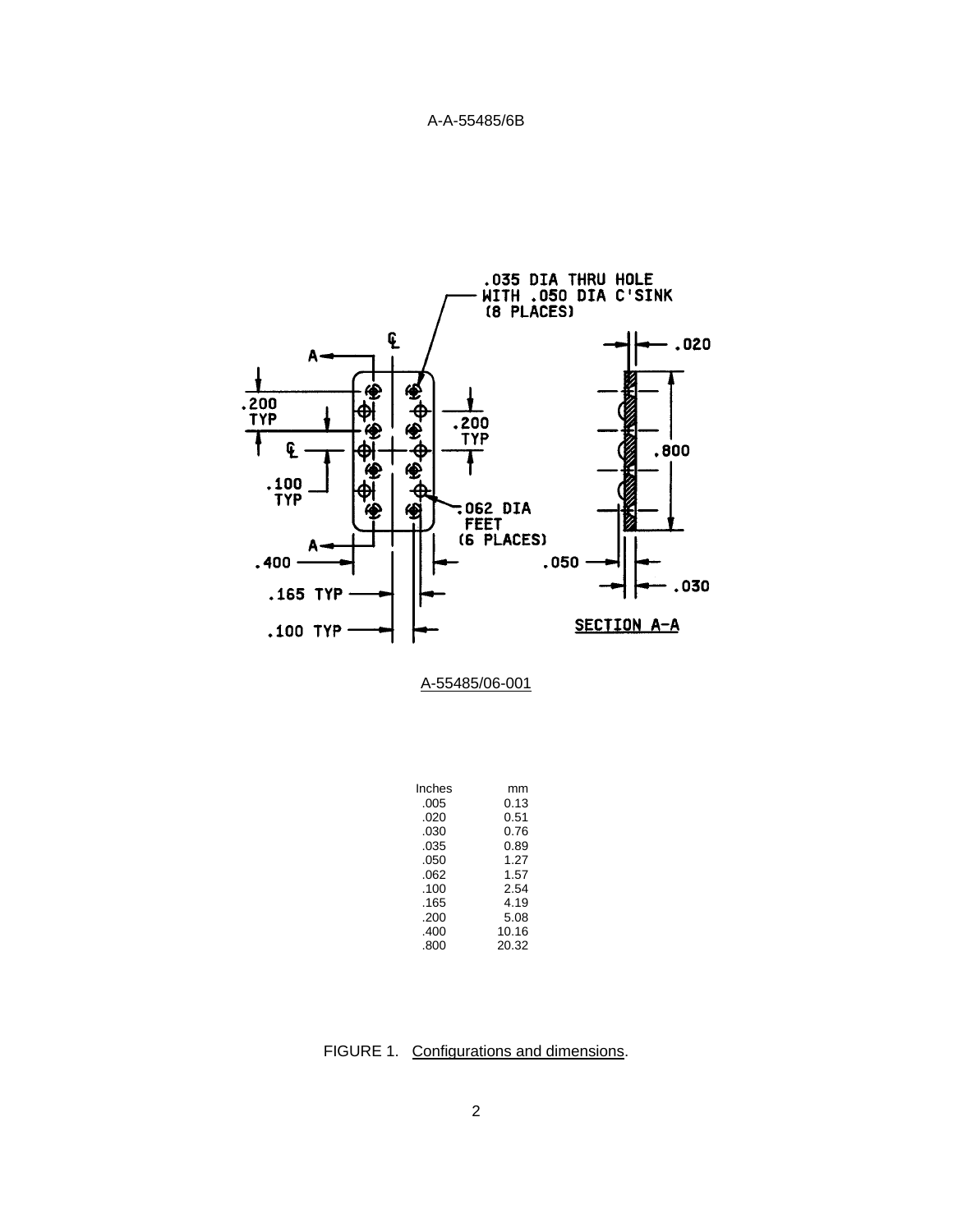

| Inches | mm   |
|--------|------|
| .015   | 0.38 |
| .025   | 0.64 |
| .050   | 1.27 |
| .060   | 1.52 |
| .078   | 1.98 |
| .085   | 2.16 |
| .100   | 2.54 |
| .170   | 4.32 |
| .200   | 5.08 |
| .270   | 6.86 |

FIGURE 1. Configurations and dimensions - Continued.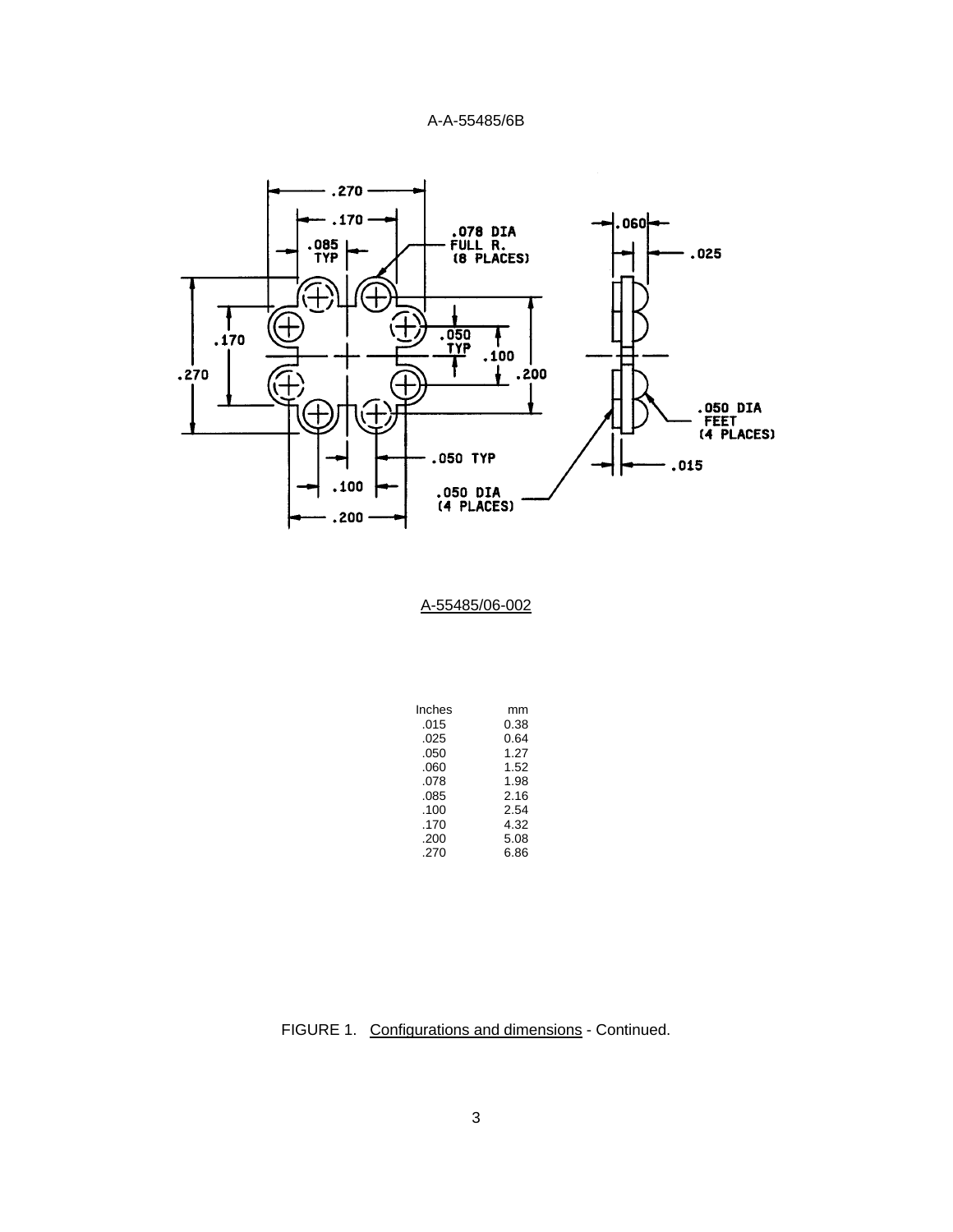



| Inches | mm    |
|--------|-------|
| .005   | 0.13  |
| .010   | 0.25  |
| .020   | 0.51  |
| .025   | 0.64  |
| .030   | 0.76  |
| .035   | 0.89  |
| .050   | 1.27  |
| .062   | 1.57  |
| .075   | 1.90  |
| .115   | 2.92  |
| .150   | 3.81  |
| .300   | 7.62  |
| .600   | 15.24 |

FIGURE 1. Configurations and dimensions - Continued.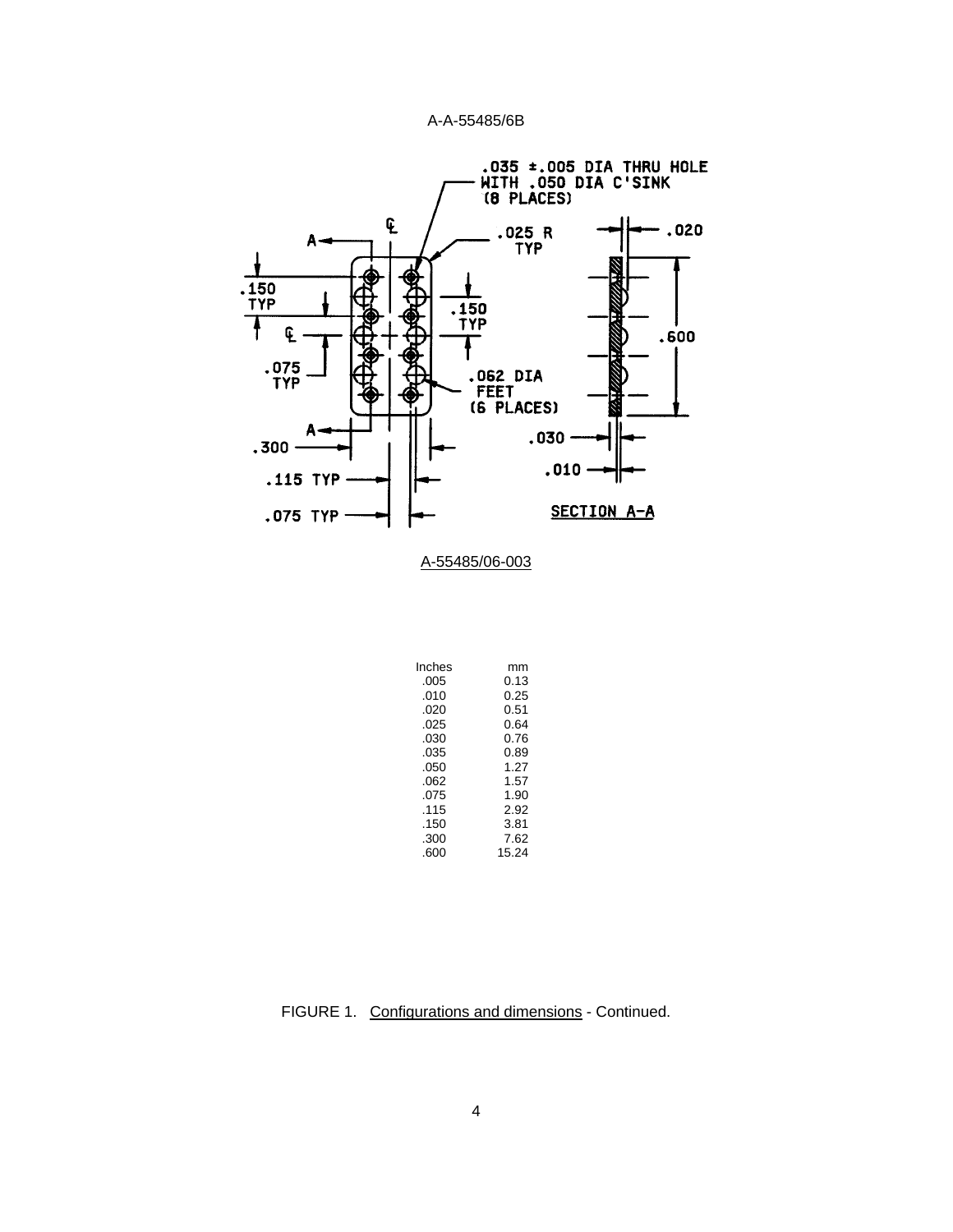

|             |          |          | Inches | mm    |
|-------------|----------|----------|--------|-------|
| <b>PIN</b>  |          |          | .020   | 0.38  |
| A-55485/06- | н        |          | .025   | 0.64  |
|             |          |          | .035   | 1.27  |
| 004         | no feet  | .030     | .040   | 1.52  |
|             |          | (0.76)   | .062   | 1.98  |
| 005         | .020 Min | .065 Max | .100   | 2.16  |
|             | (0.51)   | (1.65)   | .250   | 2.54  |
|             |          |          | .300   | 4.32  |
| 006         | .050     | .080     | .388   | 5.08  |
|             | (1.27)   | (2.03)   | .450   | 6.86  |
|             |          |          | .750   | 19.05 |

# FIGURE 1. Configurations and dimensions - Continued.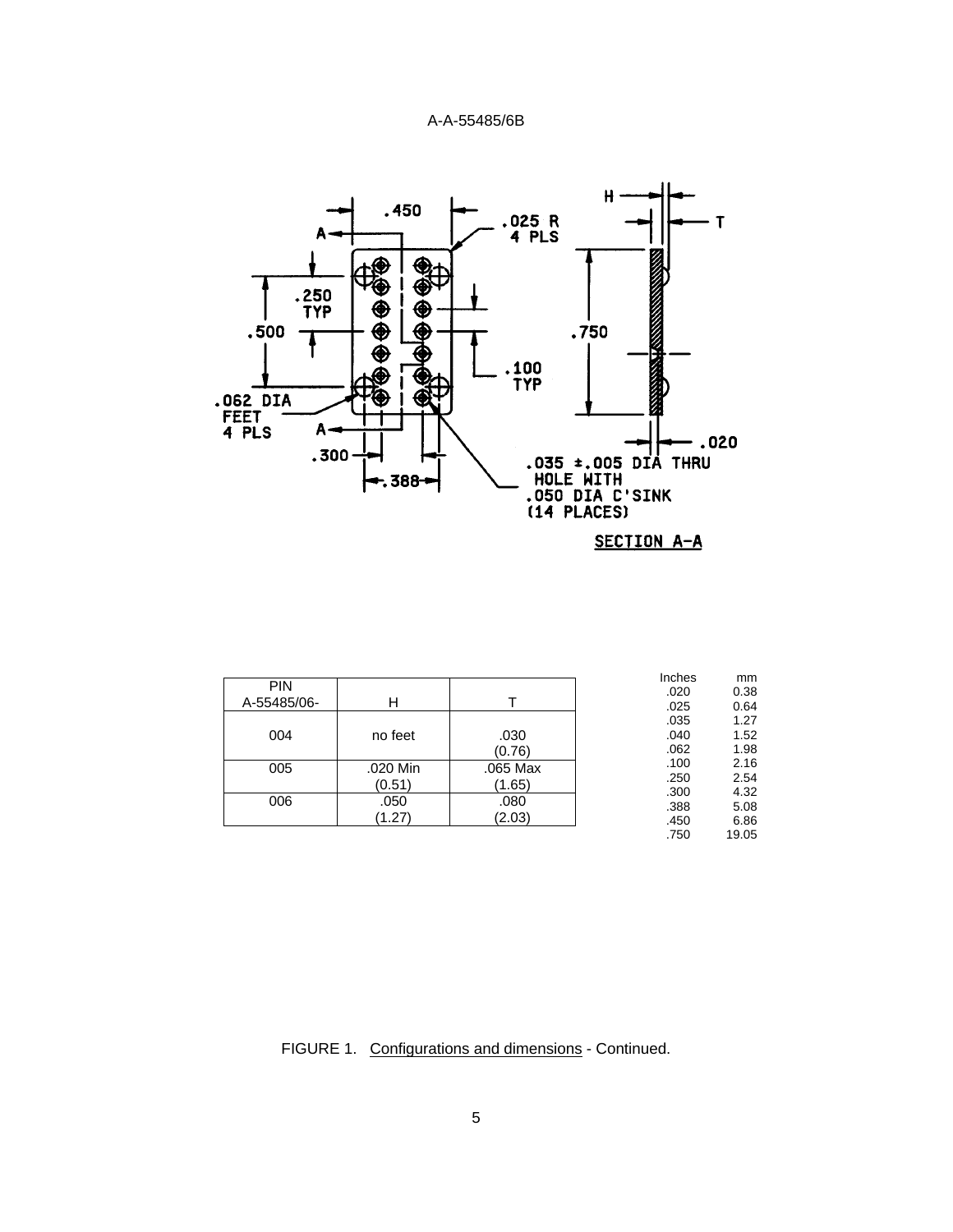

A-55485/06-007

| Inches | mm    |
|--------|-------|
| .025   | 0.64  |
| .030   | 0.76  |
| .035   | 0.89  |
| .050   | 1.27  |
| .062   | 1.57  |
| .075   | 1.91  |
| .100   | 2.54  |
| .300   | 7.62  |
| .450   | 11.43 |
| .600   | 15.24 |
| .850   | 21.59 |
|        |       |

FIGURE 1. Configurations and dimensions - Continued.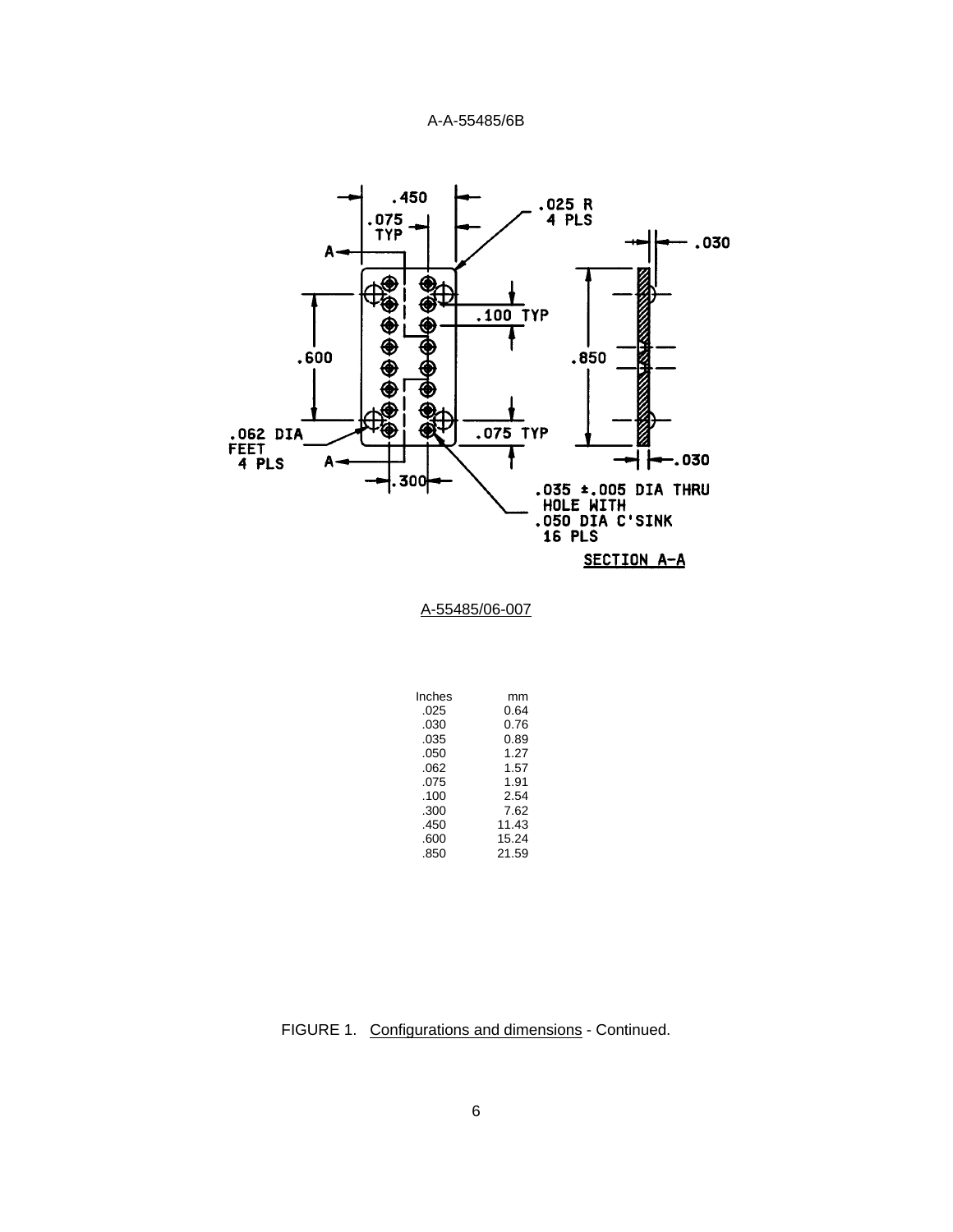

| <b>PIN</b><br>A-55485/06- | A       | B      | C      | D            | E       | F      |
|---------------------------|---------|--------|--------|--------------|---------|--------|
| 008                       | .100    | .045   | .022   | .050/.070    | .180    | .090   |
|                           | (2.54)  | (1.14) | .54)   | (1.27)(1.78) | (4.57)  | (2.29) |
| 009                       | .150    | .045   | .022   | .090/.125    | .270    | .125   |
|                           | (3.81)  | (1.14) | .54)   | (2.29)(3.18) | (6.86)  | (3.18) |
| 010                       | .200    | .045   | .022   | .090         | .290    | .090   |
|                           | (5.08)  | (1.14) | (.54)  | (2.29)       | (7.37)  | (2.89) |
| 017                       | .250    | .045   | .026   | .090         | .340    | .090   |
|                           | (6.36)  | (1.14) | (0.82) | (2.29)       | (8.89)  | (2.29) |
| 018                       | .300    | .045   | .026   | .140         | .390    | .090   |
|                           | (7.62)  | (1.14) | (0.82) | (3.81)       | (9.91)  | (2.29) |
| 019                       | .350    | .045   | .030   | .140         | .440    | .090   |
|                           | (8.90)  | (1.14) | (.76)  | (3.81)       | (11.18) | (2.29) |
| 020                       | .400    | .045   | .030   | .190         | .490    | .090   |
|                           | (10.16) | (1.14) | (.76)  | (4.82)       | (12.45) | (2.29) |
| 021                       | .500    | .045   | .030   | .190         | .590    | .090   |
|                           | (12.7)  | (1.14) | (.76)  | (4.82)       | (14.99) | (2.29) |

FIGURE 1. Configurations and dimensions - Continued.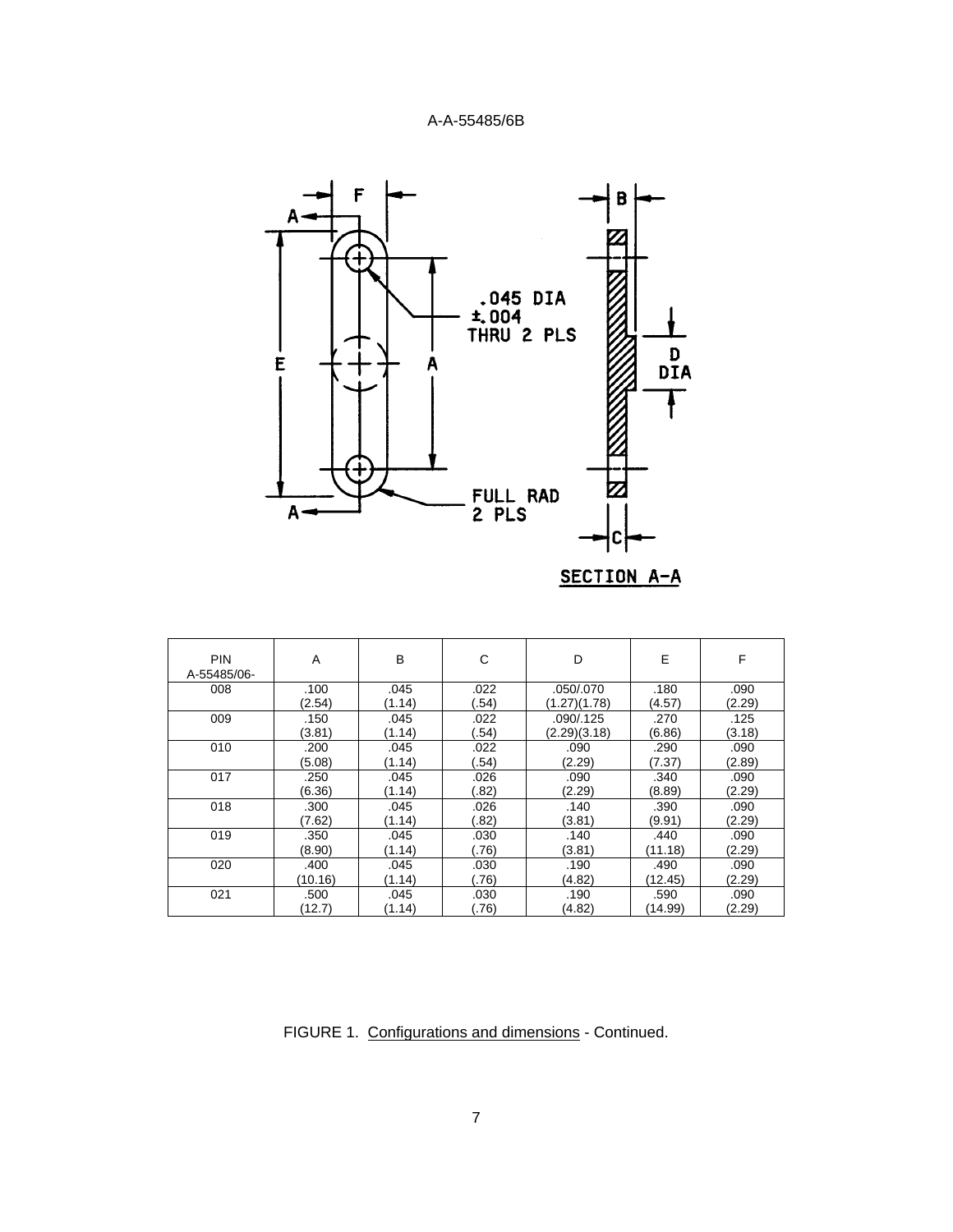

| mm   |
|------|
| 0.43 |
| 0.71 |
| 0.76 |
| 1.27 |
| 1.78 |
| 4.70 |
| 5.59 |
|      |

A-55485/06-011



| Inches | mm   |
|--------|------|
| .015   | 0.38 |
| .025   | 0.64 |
| .030   | 0.76 |
| .050   | 1.27 |
| .090   | 2.29 |
| .200   | 5.08 |
| .330   | 8.38 |
|        |      |

FIGURE 1. Configurations and dimensions - Continued.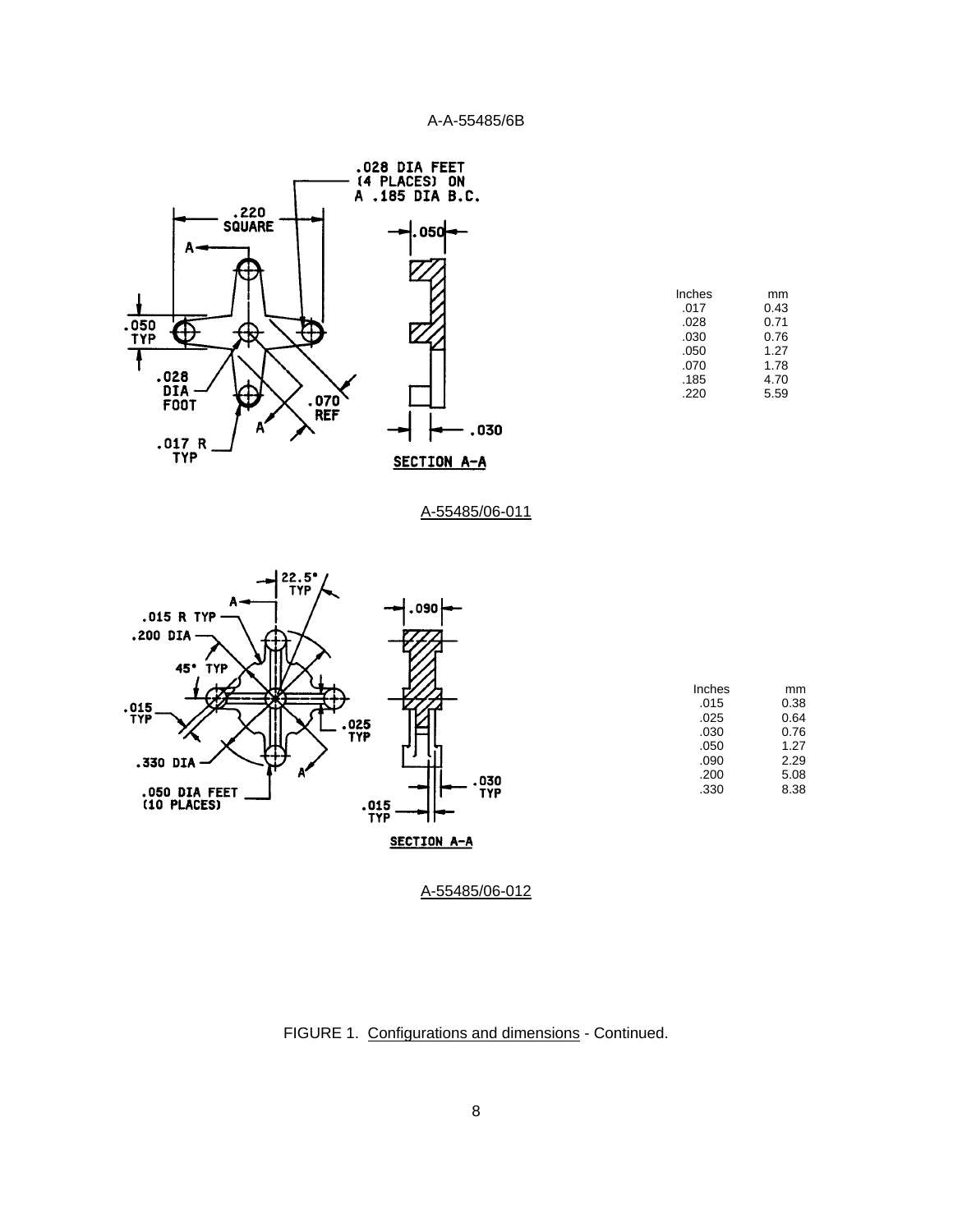

| Inches | mm   |
|--------|------|
| .020   | 0.51 |
| .035   | 0.89 |
| .040   | 1.02 |
| .060   | 1.52 |
| .125   | 3.18 |
| .190   | 4.83 |
| 193    | 4.90 |
| .340   | 8.64 |
|        |      |

A-55485/06-013



FIGURE 1. Configurations and dimensions - Continued.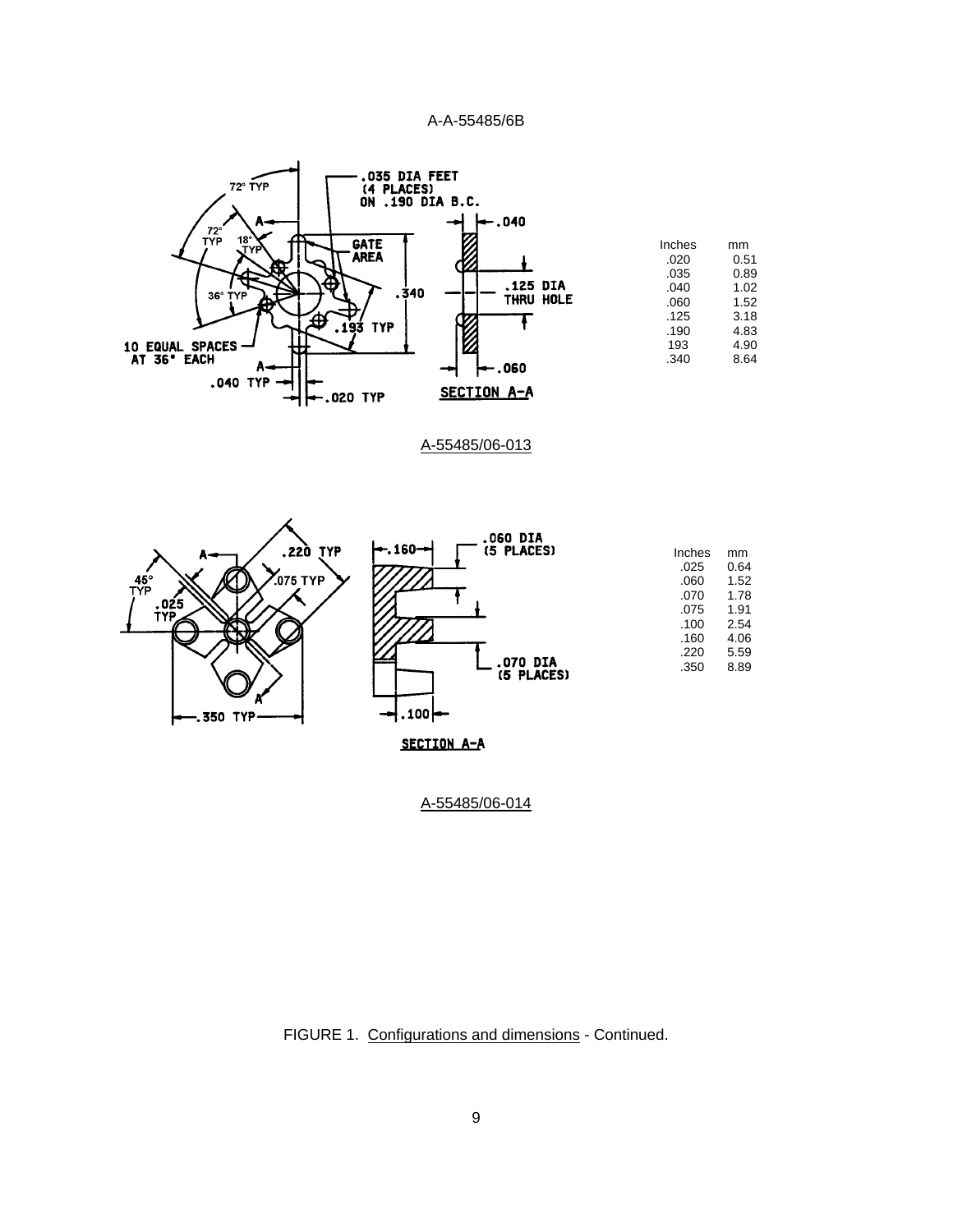

| Inches | mm   |
|--------|------|
| .015   | 0.38 |
| .030   | 0.76 |
| .060   | 1.52 |
| .090   | 2.29 |
| .183   | 4.65 |
| .330   | 8.38 |

# A-55485/06-015



FIGURE 1. Configurations and dimensions - Continued.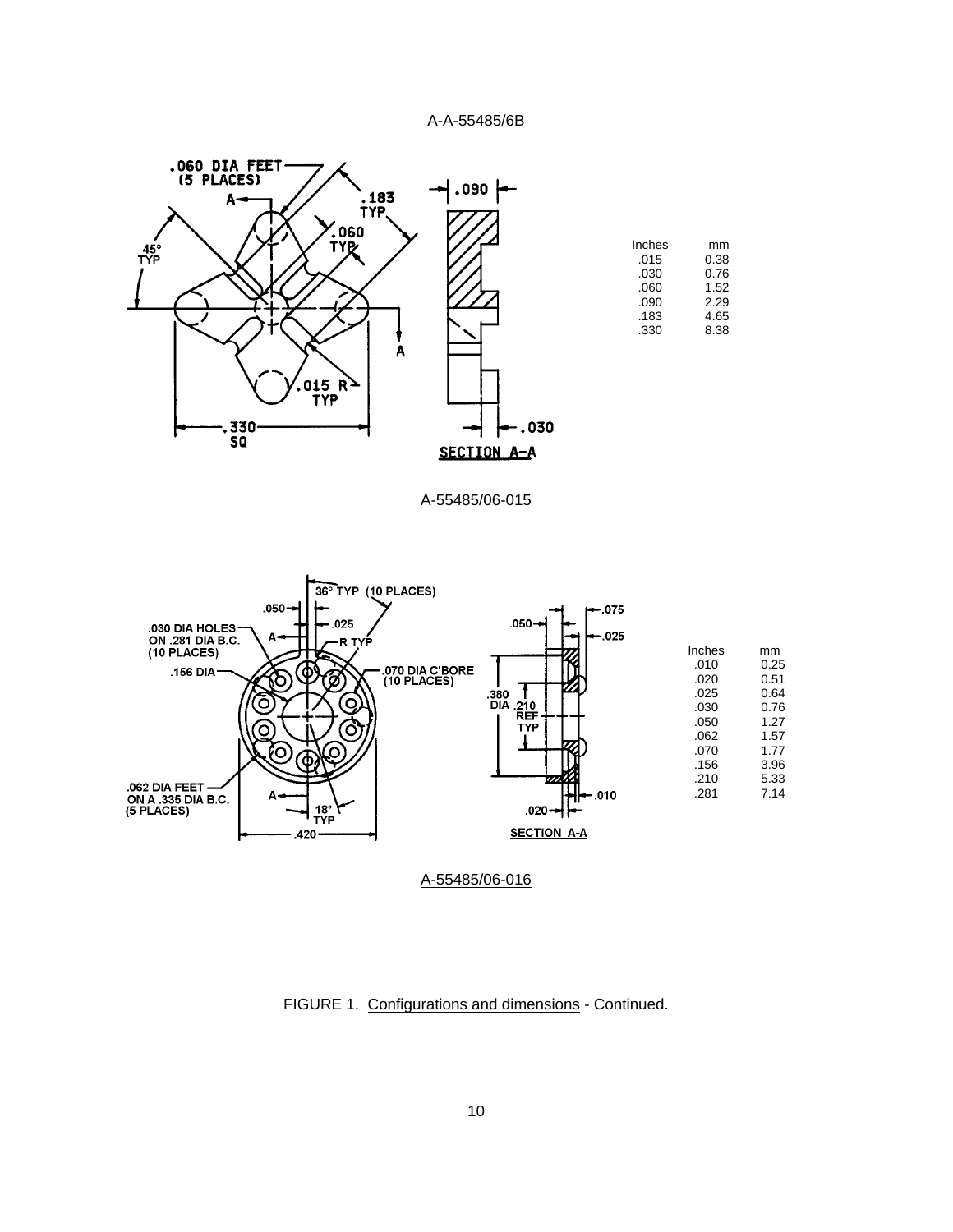

FIGURE 1. Configurations and dimensions - Continued.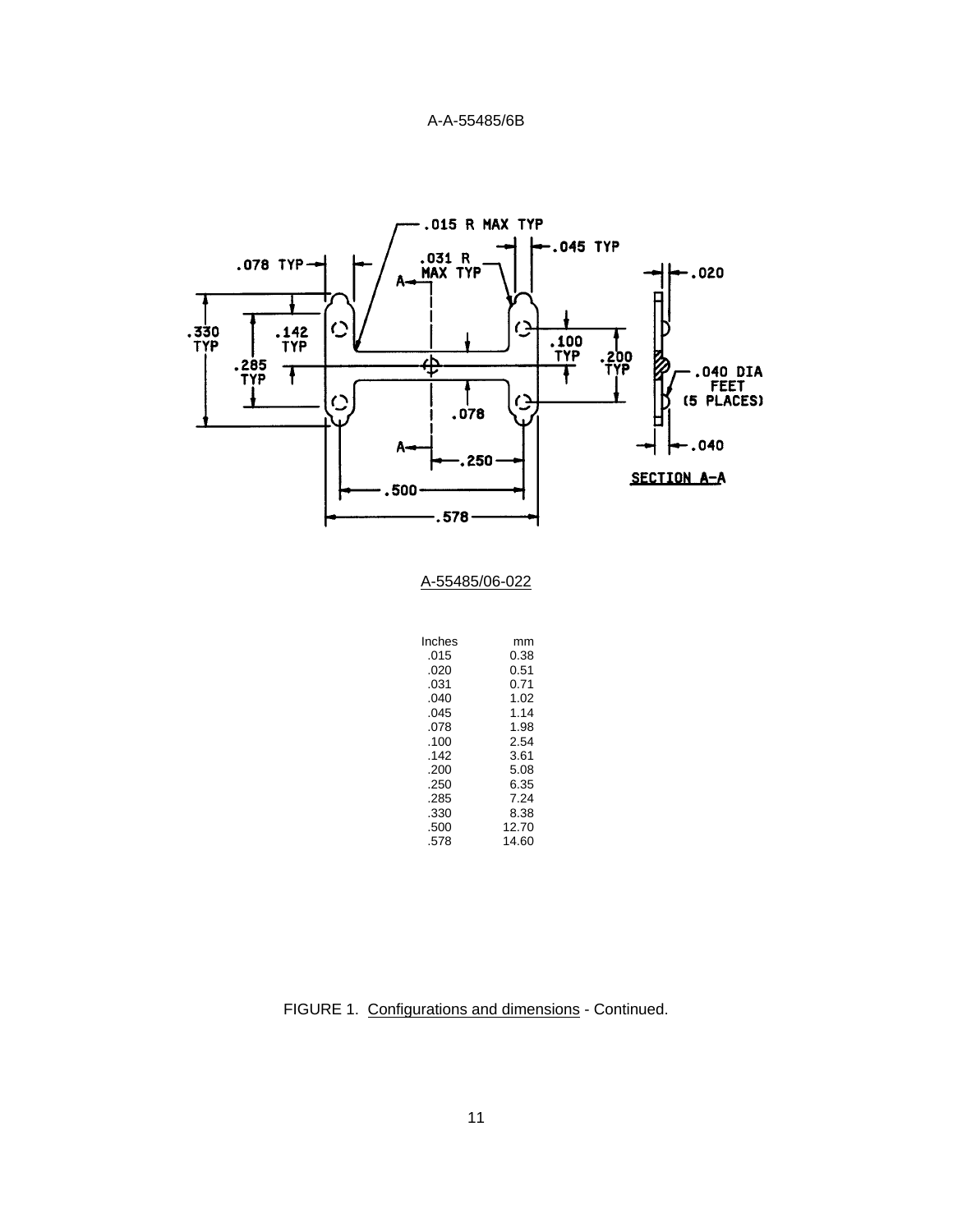



| Inches | mm   |
|--------|------|
| .025   | 0.64 |
| .030   | 0.76 |
| .032   | 0.81 |
| .035   | 0.89 |
| .050   | 1.27 |
| .065   | 1.65 |
| .100   | 2.54 |
|        |      |

| <b>PIN</b><br>A-55485/06- | Α               | B              | <b>PIN</b><br>A-55485/06 | Α               | B               |
|---------------------------|-----------------|----------------|--------------------------|-----------------|-----------------|
| 023                       | .300<br>(7.62)  | .200<br>(5.08) | 026                      | .450<br>(11.43) | .350<br>(8.89)  |
| 024                       | .350<br>(8.89)  | .250<br>(6.35) | 027                      | .500<br>(12.70) | .400<br>(10.16) |
| 025                       | .400<br>(10.16) | .300<br>(7.62) | 028                      | .600<br>(15.24) | .500<br>(12.70) |

FIGURE 1. Configurations and dimensions - Continued.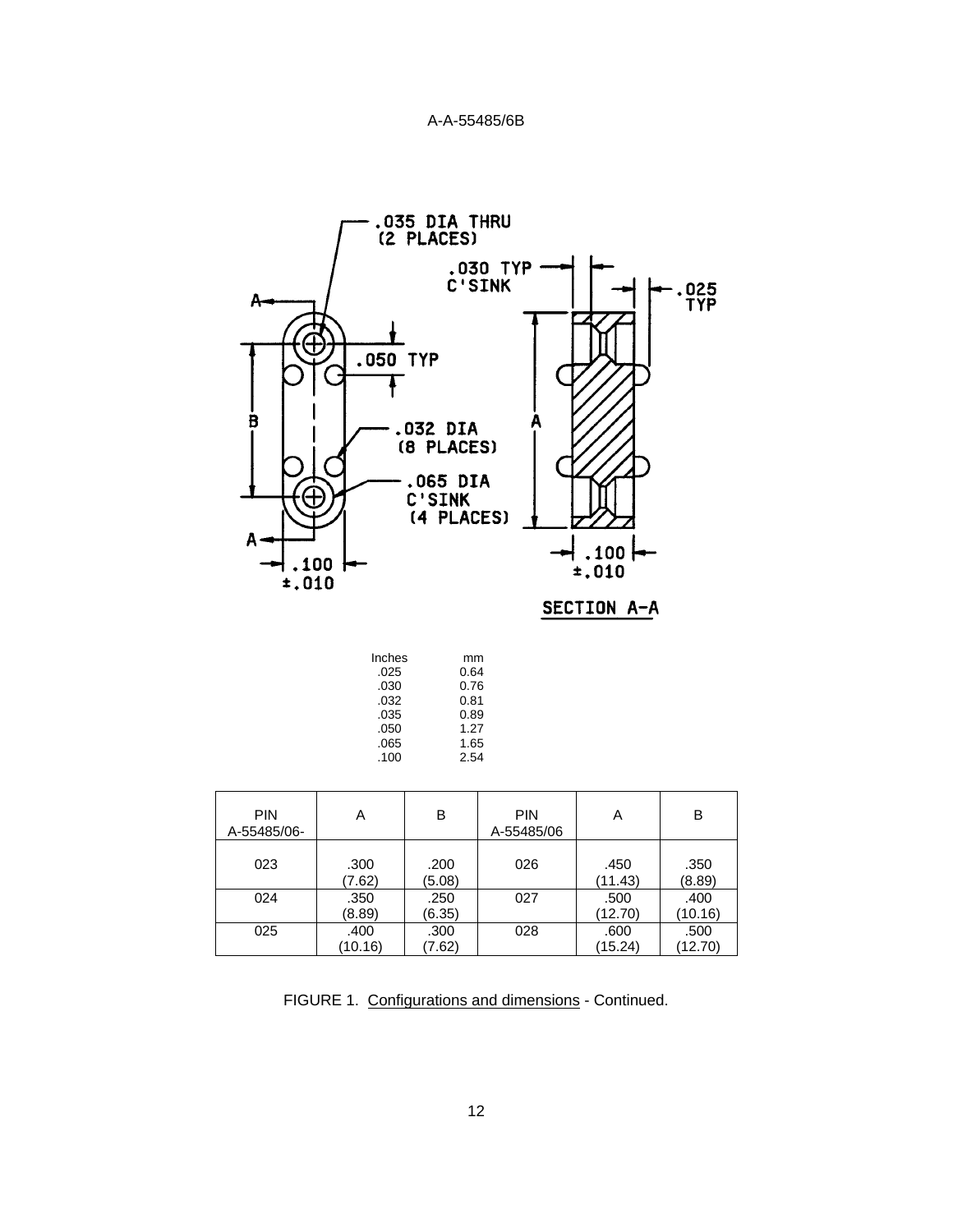

A-55485/06-043



FIGURE 1. Configurations and dimensions - Continued.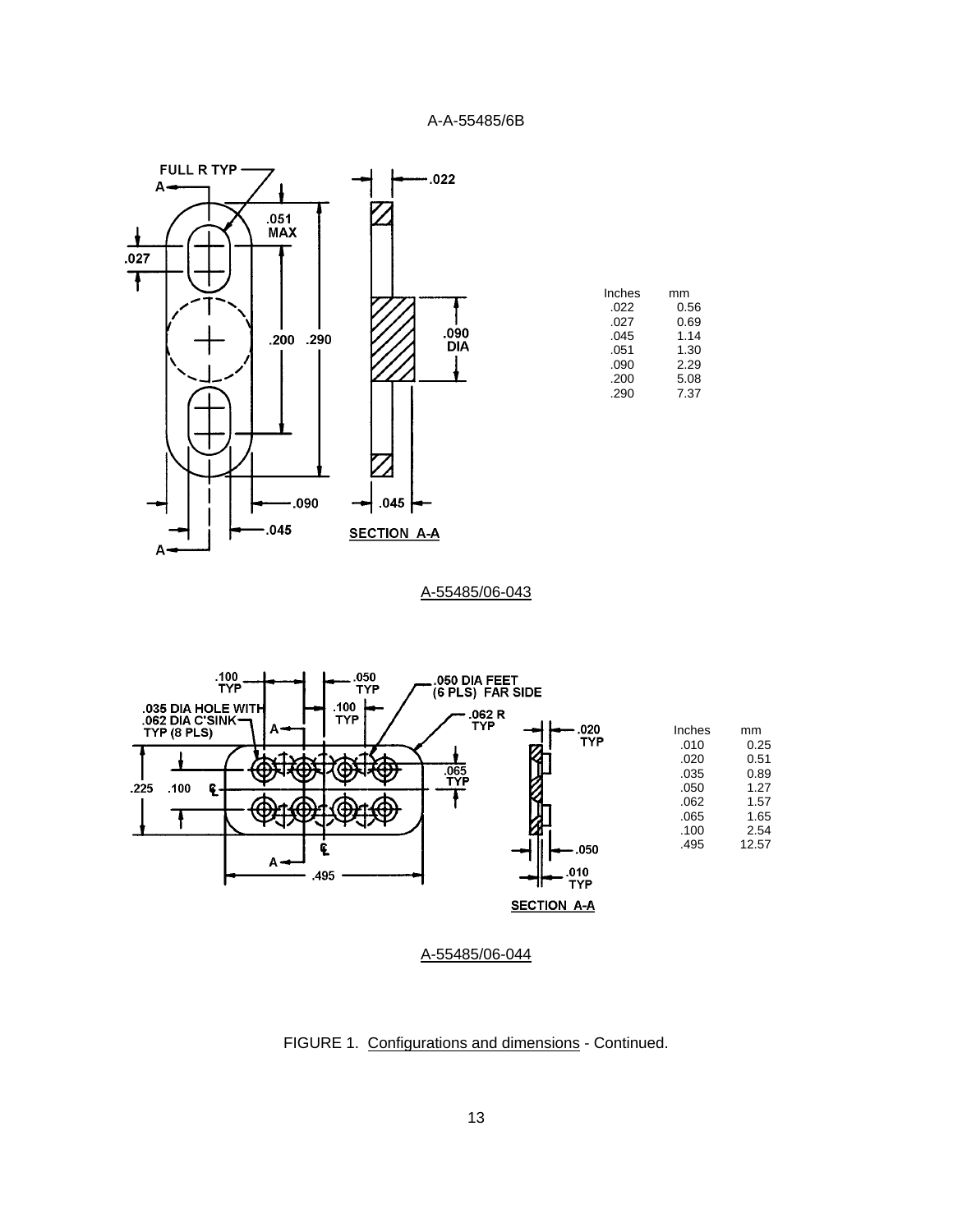



| Inches | mm   |
|--------|------|
| .022   | 0.56 |
| .035   | 0.89 |
| .045   | 1.14 |
| .050   | 1.27 |
| .072   | 1.83 |
| .085   | 2.16 |
| .090   | 2.29 |
| .200   | 5.08 |
| .290   | 7.37 |

| PIN        | н    |      |
|------------|------|------|
| A55485/06- |      |      |
| 046        | .072 | .022 |
| 047        | .050 | .000 |
| 048        | .085 | .035 |

FIGURE 1. Configurations and dimensions - Continued.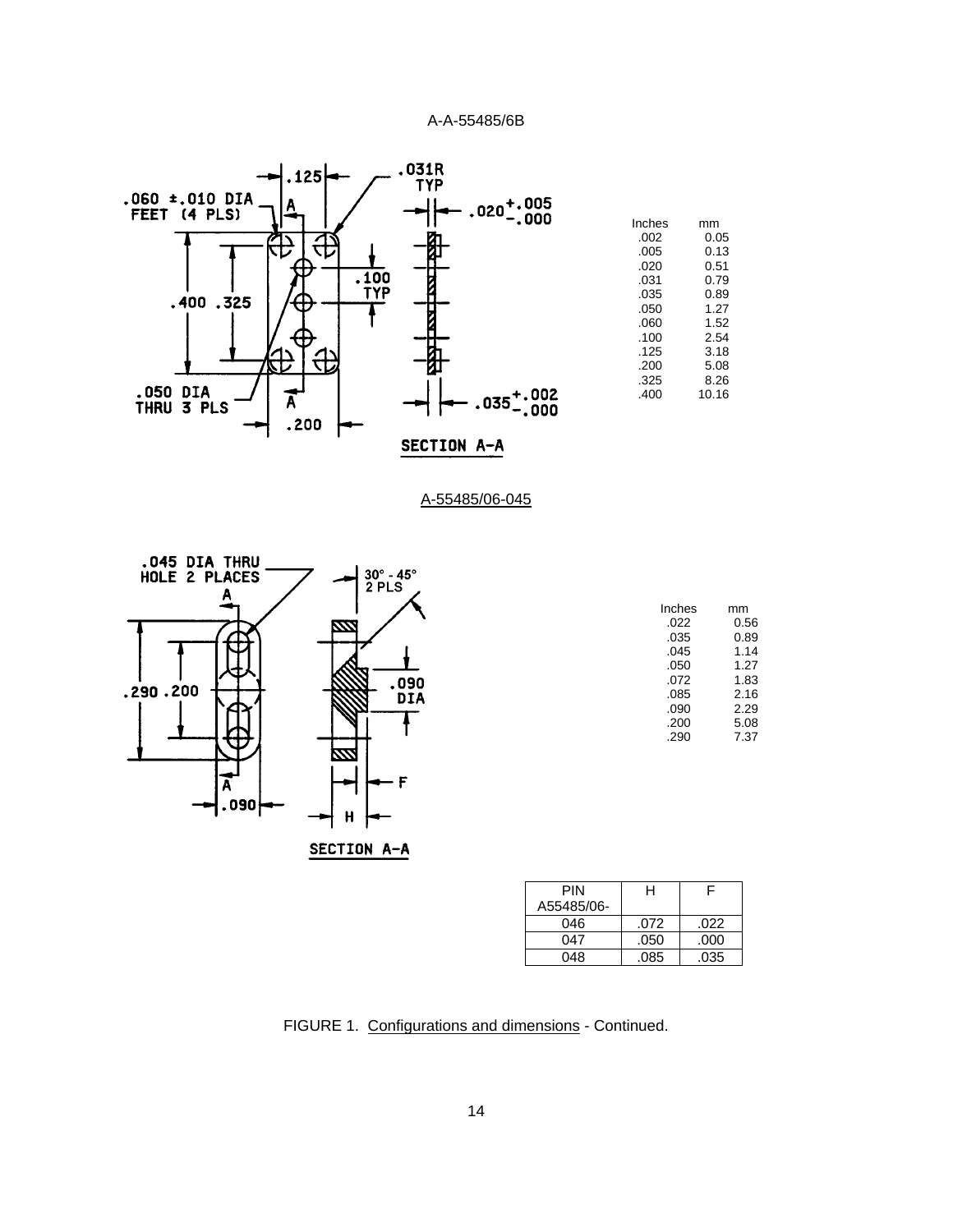

|               | Dimension           |                     |                    |               | Dimension           |                     |                    |
|---------------|---------------------|---------------------|--------------------|---------------|---------------------|---------------------|--------------------|
| <b>PIN 1/</b> | "А"                 | "B"                 | "Н"                | <b>PIN 1/</b> | "А"                 | "B"                 | "Н"                |
| A55485/06     | ±.005               | ±.005               | 2/<br>1/           | A55485/0      | ±.005               | ±.005               |                    |
|               | $(0.13 \text{ mm})$ | $(0.13 \text{ mm})$ |                    | 6             | $(0.13 \text{ mm})$ | $(0.13 \text{ mm})$ |                    |
| A             | .028                | .085                | $.030 - 1.250$     | н             | .063                | .187                | $.030 - 1.250$     |
|               | (0.71)              | (2.16)              | $(0.76)(-(31.75))$ |               | (1.60)              | (4.75)              | $(0.76)(-(31.75))$ |
| B             | .032                | .085                | $.030 - 1.250$     |               | .091                | .187                | $.030 - 1.250$     |
|               | (0.81)              | (2.16)              | $(0.76)(-(31.75))$ |               | (2.31)              | (4.75)              | $(0.76)(-(31.75))$ |
| C             | .032                | .125                | $.030 - 1.250$     | K             | .120                | .187                | $.030 - 1.250$     |
|               | (0.81)              | (3.18)              | $(0.76)(-(31.75))$ |               | (3.05)              | (4.75)              | $(0.76)(-(31.75))$ |
| D             | .047                | .125                | $.030 - 1.250$     |               | .091                | .250                | $.030 - 1.250$     |
|               | (1.19)              | (3.18)              | $(0.76)(-(31.75))$ |               | (2.31)              | (6.35)              | $(0.76)(-(31.75))$ |
| E             | .085                | .148                | $.030 - 1.250$     | M             | .115                | .250                | $.030 - 1.250$     |
|               | (2.16)              | (3.76)              | $(0.76)(-(31.75))$ |               | (2.92)              | (6.35)              | $(0.76)(-(31.75))$ |
| F             | .047                | .156                | $.030 - 1.250$     | N             | .147                | .250                | $.030 - 1.250$     |
|               | (1.19)              | (3.96)              | $(0.76)(-(31.75))$ |               | (3.73)              | (6.35)              | $(0.76)(-(31.75))$ |
| G             | .105                | .167                | $.030 - 1.250$     | P             | .171                | .250                | $.030 - 1.250$     |
|               | (2.67)              | (4.24)              | $(0.76)(-(31.75))$ |               | (4.34)              | (6.35)              | $(0.76)(-(31.75))$ |

- 1/ Cylindric standoffs have a unique PIN format which must be used when ordering. A letter (A through P in the first column above) is keyed to the desired "A" and "B" dimensions and is used as the basic dash number. The desired "H" dimension (from .030 to 1.250 in.005 inch increments) is then called out using a four-digit number (no decimals). For example, a desired "H" dimension of .030 inch would be shown in the PIN as 0030. A desired "H" dimension of 1.005 inch would be shown in the PIN as 1005. An "H" dimension of 1.250 inch would be shown in the PIN as 1250. The final digit of the PIN shall be a letter (D, N, or C) to denote the desired material. Complete PIN examples: A55485/06B0085D; A55485/06F0935N; A55485/06P1225C.
- 2/ The following tolerances apply to dimension H:
	- .030 (0.76 mm) to .500 (12.70 mm): ±.005 (0.13 mm).
	- .505 (12.83 mm) to .750 (19.05 mm): ±.008 (0.20 mm).
	- .755 (19.18 mm) to 1.250 (31.75 mm): ±.015 (0.38 mm).

# NOTES:

- 1. Dimensions are in inches.
- 2. Metric equivalents are given for general information only.
- 3. Tolerance on height of pads shall be  $\pm$ .015 (0.38 mm), unless otherwise specified.
- 4. Tolerances are  $\pm 010$  (0.25 mm) for decimals and  $\pm 1^{\circ}$  on angles, unless otherwise specified.
- 5. A .010 (0.25 mm) radius is permissible on corners and edges and a 1° draft is permitted on sides.

FIGURE 1. Configurations and dimensions - Continued.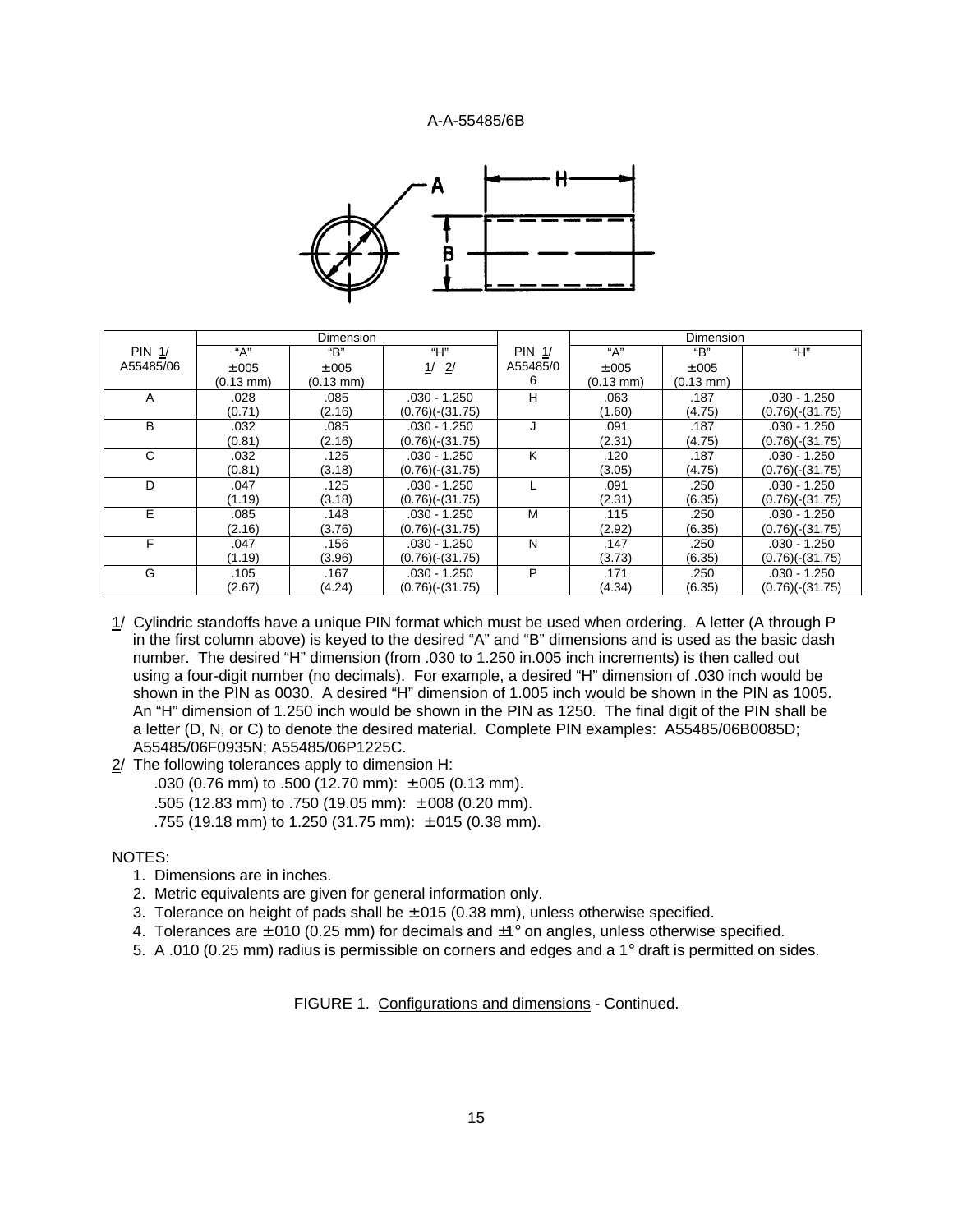# TABLE I. Supersession data.

|                    | Replacement CID PIN | 2/                 |
|--------------------|---------------------|--------------------|
| Superseded PIN     | in accordance with  | PIN changes        |
| in accordance with | A-A-55485/6, dated  | in accordance with |
| MIL-M-38527/6D     | September 30, 1993: | A-A-55475.6A       |
| M38527/06-         | A-55485/06-         | dated June 1, 1995 |
| 001                | 001                 |                    |
| 002                | 002                 |                    |
| 003                | 003                 |                    |
| 004                | 004                 |                    |
| 005                | 005                 |                    |
| 006                | 006                 |                    |
| 007                | 007                 |                    |
| 008                | 008                 |                    |
| 009                | 009                 |                    |
| 010                | 010                 |                    |
| 011                | 011                 |                    |
| 012                | 012                 |                    |
| 013                | 013                 |                    |
| 014                | 014                 |                    |
| 015                | 015                 |                    |
| 016                | 016                 |                    |
| 017                | 017                 |                    |
| 018                | 018                 |                    |
| 019                | 019                 |                    |
| 020                | 020                 |                    |
| 021                | 021                 |                    |
| 022                | 022                 |                    |
| 023                | 023                 |                    |
| 024                | 024                 |                    |
| 025                | 025                 |                    |
| 026                | 026                 |                    |
| 027                | 027                 |                    |
| 028                | 028                 |                    |
| 029                | 029                 | A55485/06A         |
| 030                | 030                 | A55485/06B         |
| 031                | 031                 | A55485/06C         |
| 032                | 032                 | A55485/06D         |
| 033                | 033                 | A55485/06E         |
| 034                | 034                 | A55485/06F         |
| 035                | 035                 | A55485/06G         |
| 036                | 036                 | A55485/06H         |
| 037                | 037                 | A55485/06J         |
| 038                | 038                 | A55485/06K         |
| 039                | 039                 | A55485/06L         |
| 040                | 040                 | A55485/06M         |
| 041                | 041                 | A55485/06N         |
| 042                | 042                 | A55485/06P         |
| 043                | 043                 |                    |
| 044                | 044                 |                    |
| 045                | 045                 |                    |
| 046                | 046                 |                    |
| 047                | 047                 |                    |
| 048                | 048                 |                    |
|                    |                     |                    |

- $1/$  All PIN's shall include a suffix letter (D, N, or C) to denote the material. The suffix letters in MIL-M-38527 and A-A55485 are identical.
- 2/ New PIN's for superseded dash numbers -029 through -042 shall include a 4-digit "H" dimension callout (see figure 1).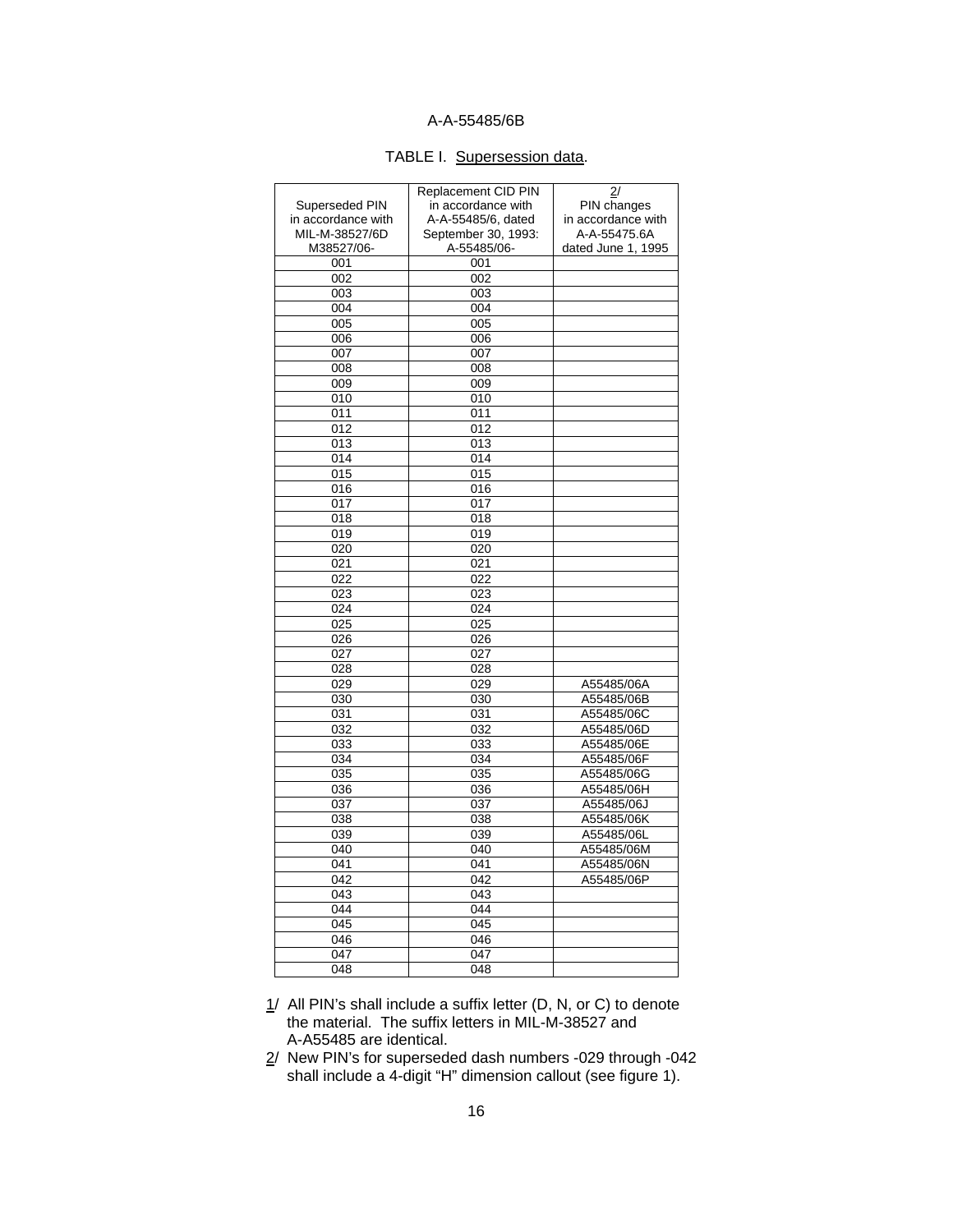# TABLE II. Suggested sources of supply. 1/

| 2/<br><b>CID PIN</b> | Vendor commercial PIN 3/ |           |           |                 |                 |                 |                 |
|----------------------|--------------------------|-----------|-----------|-----------------|-----------------|-----------------|-----------------|
| (see figure 1)       |                          |           |           |                 |                 |                 |                 |
| A-55485/06-          | CAGE code                | CAGE code | CAGE code | 4/<br>CAGE code | 4/<br>CAGE code | 5/<br>CAGE code | 4/<br>CAGE code |
|                      | 0ZK84                    | 30161     | 21071     | 24227           | 32559           | 53174           | 54355           |
| 001D                 | 10105D                   | 7717-175D | 10364-2   |                 |                 | AP-128/D        | 965-982D        |
| 001N                 | 10105N                   | 7717-175N | 10364-1   |                 |                 | AP-128/N        | 965-982N        |
| 001C                 |                          |           | 10364-3   |                 |                 | AP-128/GP       | 965-982C        |
| 002D                 | 10511D                   |           | 10802-2   |                 |                 | AP-402/D        | 965-592D        |
| 002N                 | 10511N                   |           | 10802-1   |                 |                 | AP-402/N        | 965-592N        |
| 002C                 |                          |           | 10802-3   |                 |                 | AP-402/GP       | 965-592C        |
| 003D                 | 10537D                   | 7717-129N | 10760-2   |                 |                 | AP-481/D        | 965-579D        |
| 003N                 | 10537N                   |           | 10760-1   |                 |                 | AP-481/N        | 965-579N        |
| 003C                 |                          |           | 10760-3   |                 |                 | AP-481/GP       | 965-579C        |
| 004D                 | 10557D                   |           | 10862-2   |                 |                 | DIP-14-82/D     | 965-619D        |
| $\overline{0}04N$    | 10557N                   |           | 10862-1   | 4130            | 814-030         | DIP-14-82/N     | 965-619N        |
| 004C                 |                          |           | 10862-3   |                 |                 | DIP-14-82/GP    | 965-619C        |
| 005D                 | 10558D                   | 7717-156N |           |                 |                 | DIP-14-84/D     | 965-664D        |
| 005N                 | 10558N                   |           |           | 4160            | 814-060         | DIP-14-84/N     | 965-664N        |
| 005C                 |                          |           |           |                 |                 |                 |                 |
| 006D                 | 10559D                   |           | 10866-2   |                 |                 | DIP-14-80/D     | 965-665D        |
| 006N                 | 10559N                   |           | 10866-1   | 4180            | 814-080         | DIP-14-80/N     | 965-665N        |
| 006C                 |                          |           | 10866-3   |                 |                 | DIP-14-80/GP    | 965-665C        |
| 007D                 | 10560D                   |           |           |                 |                 |                 |                 |
| 007N                 | 10560N                   |           |           | 4360            | 816-060         | DIP-16-85/N     | 965-663N        |
| 007C                 |                          |           |           |                 |                 |                 |                 |
| 008D                 | 10561D                   |           | 10852-2   |                 |                 | CX-010/D        | 965-609D        |
| 008N                 | 10561N                   |           | 10852-1   | 8100            | 300-100         | CX-010/N        | 965-609N        |
| 008C                 |                          |           | 10852-3   |                 |                 | CX-010/GP       | 965-609C        |
| 009D                 | 10562D                   |           | 10832-2   |                 |                 | CX-015/D        | 965-669D        |
| 009N                 | 10562N                   |           | 10832-1   | 8150            | 301-150         | CX-015/N        | 965-669N        |
| 009C                 |                          |           | 10832-3   |                 |                 | CX-015/GP       | 965-669C        |
| 010D                 | 10563D                   |           | 10854-2   |                 |                 | CX-020/D        | 965-671D        |
| 010N                 | 10563N                   |           | 10854-1   | 8200            | 302-200         | CX-020/N        | 965-671N        |
| 010C                 |                          |           | 10854-3   |                 |                 | CX-020/GP       | 965-671C        |
| 011D                 | 10259D                   |           | 10686-2   |                 |                 | AP-504/D        | 965-673D        |
| 011N                 | 10259N                   |           |           |                 |                 |                 |                 |
| 011C                 |                          |           | 10686-3   |                 |                 |                 | 965-673C        |
| 012D                 | 10134D                   |           | 10324-2   |                 |                 | AP-227/D        | 965-598D        |
| 012N                 | 10134N                   |           | 10324-1   |                 |                 | AP-227/N        | 965-598N        |
| 012C                 |                          |           | 10324-3   |                 |                 | AP-227/GP       | 965-598C        |

See footnotes at end of table.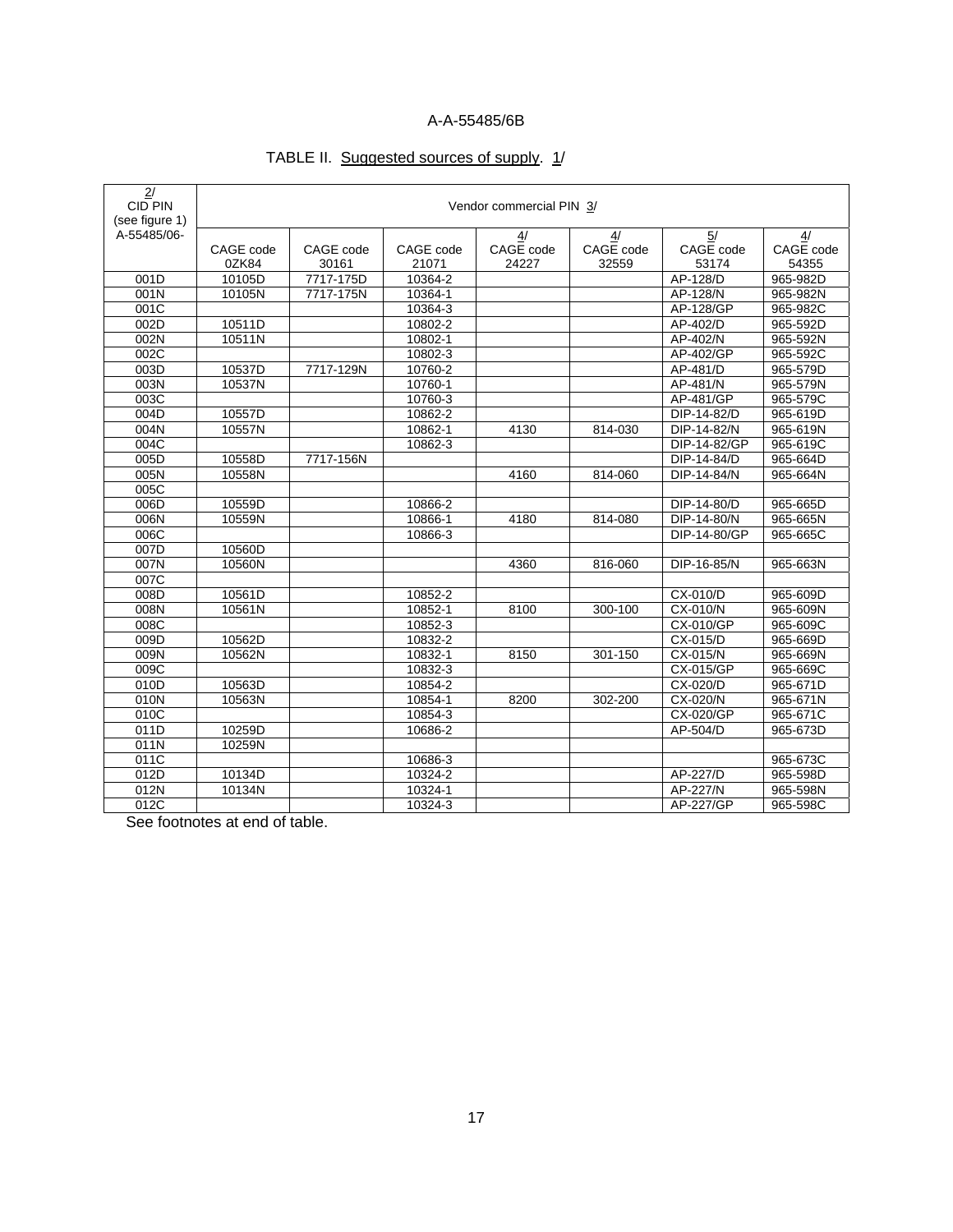| 2/<br>CID PIN  | Vendor commercial PIN 3/ |           |           |           |           |                   |           |  |
|----------------|--------------------------|-----------|-----------|-----------|-----------|-------------------|-----------|--|
| (see figure 1) |                          |           |           |           |           |                   |           |  |
| A-55485/06-    |                          |           |           | 4/        | 4/        | $\overline{5/}$   | 4/        |  |
|                | CAGE code                | CAGE code | CAGE code | CAGE code | CAGE code | CAGE code         | CAGE code |  |
|                | 0ZK84                    | 30161     | 21071     | 24227     | 32559     | 53174             | 54355     |  |
| 013D           | 10010D                   |           |           |           |           |                   |           |  |
| 013N           | 10010N                   |           |           |           |           |                   |           |  |
| 013C           |                          |           |           |           |           |                   |           |  |
| 014D           | 10265D                   |           |           |           |           |                   |           |  |
| 014N           | 10265N                   |           |           |           |           |                   |           |  |
| 014C           |                          |           |           |           |           |                   |           |  |
| 015D           | 10269D                   |           | 10546-2   |           |           | AP-435/D          | 965-677D  |  |
| 015N           | 10269N                   |           | 10546-1   |           |           | AP-436/N          | 965-677N  |  |
| 015C           |                          |           | 10546-3   |           |           | AP-436/GP         | 965-677C  |  |
| 016D           | 10235D                   |           |           |           |           |                   |           |  |
| 016N           | 10235N                   |           |           |           |           |                   |           |  |
| 016C           |                          |           |           |           |           |                   |           |  |
| 017D           | 10581D                   |           |           |           |           |                   |           |  |
| 017N           | 10581N                   |           |           | 8250      | 303-250   | CX-2014/N         | 965-825N  |  |
| 017C           |                          |           |           |           |           |                   |           |  |
| 018D           | 10582D                   |           | 10562-2   |           |           | CX-2015/D         | 965-830D  |  |
| 018N           | 10582N                   |           | 10562-1   | 8300      | 304-300   | CX-2015/N         | 965-830N  |  |
| 018C           |                          |           | 10562-3   |           |           | CX-2015/GP        | 965-830C  |  |
| 019D           | 10583D                   |           |           |           |           |                   |           |  |
| 019N           | 10583N                   |           |           | 8350      | 305-350   | CX-2016/N         | 965-835N  |  |
| 019C           |                          |           |           |           |           |                   |           |  |
| 020D           | 10584D                   |           | 10565-2   |           |           | CX-2017/D         | 965-840D  |  |
| 020N           | 10584N                   |           | 10565-1   | 8400      | 306-400   | CX-2017/N         | 965-840N  |  |
| 020C           |                          |           | 10565-3   |           |           | <b>CX-2017/GP</b> | 965-840C  |  |
| 021D           | 10585D                   |           | 10566-2   |           |           | CX-2018/D         | 965-850D  |  |
| 021N           | 10585N                   |           | 10566-1   | 8500      | 307-500   | CX-2018/N         | 965-850N  |  |
| 021C           |                          |           | 10566-3   |           |           | CX-2018/GP        | 965-850C  |  |
| 022D           | 10634D                   |           |           |           |           | AP-505/D          | 965-754D  |  |
| 022N           | 10634N                   |           |           |           |           |                   | 965-754N  |  |
| 022C           |                          |           |           |           |           |                   | 965-754C  |  |
|                | 10630D                   |           |           |           |           |                   |           |  |
| 023D           |                          |           |           |           |           |                   |           |  |
| 023N           |                          | 7731      |           | 8201      | 311-200   | CX-8201/N         | 965-686N  |  |
| 023C           |                          |           |           |           |           |                   |           |  |
| 024D           | 10586D                   |           |           |           |           |                   |           |  |
| 024N           | 10586N                   | 7732      |           | 8202      | 312-250   | CX-8202/N         | 965-688N  |  |
| 024C           |                          |           |           |           |           |                   |           |  |

# TABLE II. Suggested sources of supply - Continued. 1/

See footnotes at end of table.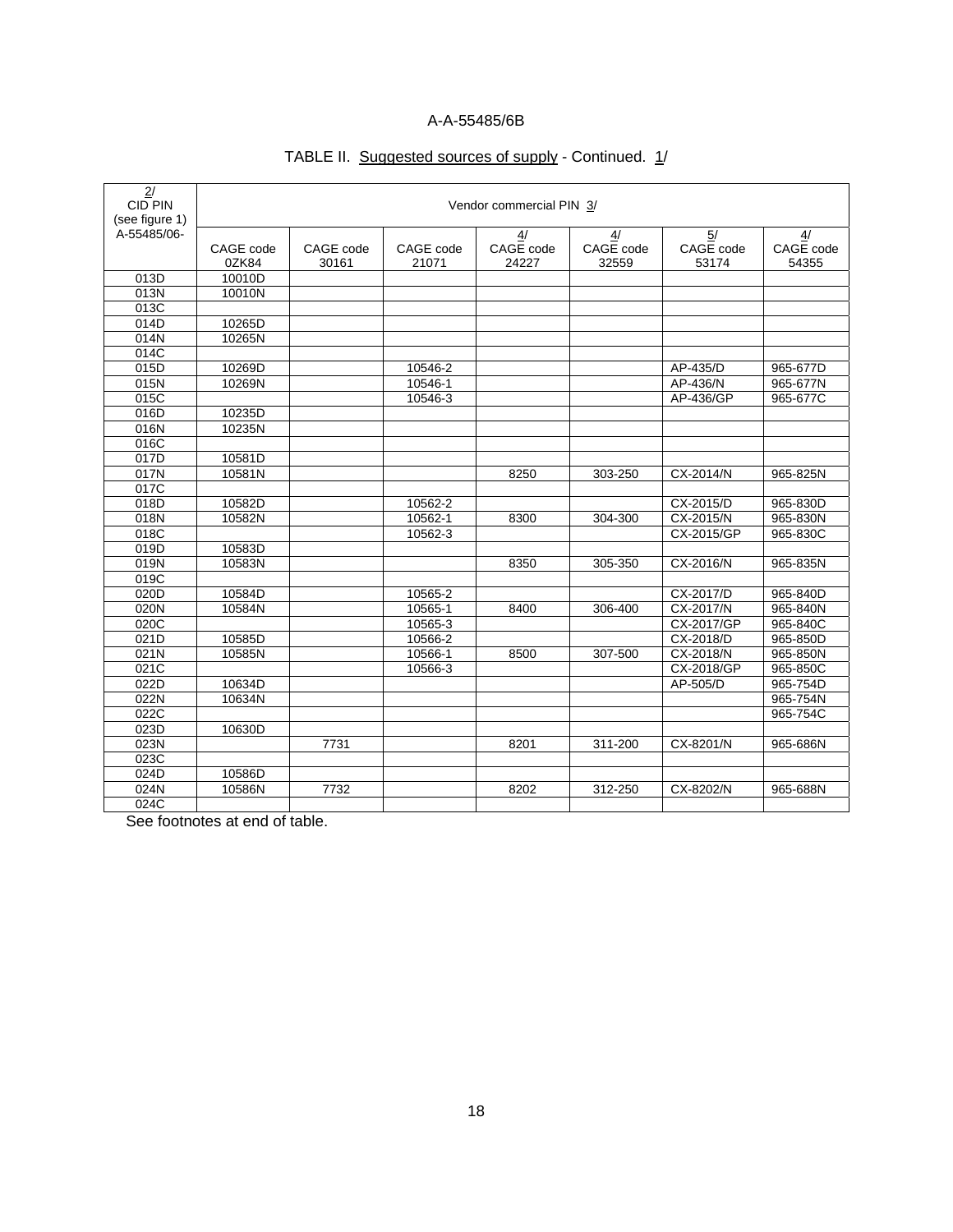# TABLE II. Suggested sources of supply - Continued. 1/

| 2/<br><b>CID PIN</b><br>(see figure 1)<br>A-55485/06- | Vendor commercial PIN 3/ |                    |                    |                          |                          |                                       |                          |
|-------------------------------------------------------|--------------------------|--------------------|--------------------|--------------------------|--------------------------|---------------------------------------|--------------------------|
|                                                       | CAGE code<br>0ZK84       | CAGE code<br>30161 | CAGE code<br>21071 | 4/<br>CAGE code<br>24227 | 4/<br>CAGE code<br>32559 | $\overline{5/}$<br>CAGE code<br>53174 | 4/<br>CAGE code<br>54355 |
| 025D                                                  |                          |                    |                    |                          |                          |                                       |                          |
| 025N                                                  |                          | 7733               |                    | 8203                     | 313-300                  | CX-8203/N                             | 965-689N                 |
| 025C                                                  |                          |                    |                    |                          |                          |                                       |                          |
| 026D                                                  | 10587D                   |                    |                    |                          |                          |                                       |                          |
| 026N                                                  | 10587N                   | 7734               |                    | 8204                     | 314-350                  | CX-8204/N                             | 965-756N                 |
| 026C                                                  |                          |                    |                    |                          |                          |                                       |                          |
| 027D                                                  |                          |                    |                    |                          |                          |                                       |                          |
| 027N                                                  |                          | 7735               |                    | 8205                     | 315-400                  | CX-8205/N                             | 965-757N                 |
| 027C                                                  |                          |                    |                    |                          |                          |                                       |                          |
| 028D                                                  | 10636D                   | 7736               |                    |                          |                          |                                       |                          |
| 028N                                                  |                          |                    |                    | 8206                     | 316-500                  | CX-8206/N                             | 965-691N                 |
| 028C                                                  |                          |                    |                    |                          |                          |                                       |                          |
| A55485/06AXXXXD                                       | 10610D                   |                    |                    |                          |                          |                                       |                          |
| A55485/06AXXXXN                                       | 10610N                   |                    |                    | 5XXX-F                   | 901-XXX                  | BX-8001-XXX/N                         | 965-765-XXXN             |
| A55485/06AXXXXC                                       |                          |                    |                    |                          |                          |                                       |                          |
| A55485/06BXXXXD                                       | 10611D                   |                    |                    |                          |                          |                                       |                          |
| A55485/06BXXXXN                                       | 10611N                   |                    |                    |                          | 938-XXX                  | BX-8002-XXX/N                         | 965-781-XXXN             |
| A55485/06BXXXXC                                       |                          |                    |                    |                          |                          |                                       |                          |
| A55485/06CXXXXD                                       |                          |                    |                    |                          |                          |                                       |                          |
| A55485/06CXXXXN                                       |                          |                    |                    | 5XXX-E                   | 902-XXX                  | BX-8003-XXX/N                         | 965-758-XXXN             |
| A55485/06CXXXXC                                       |                          |                    |                    |                          |                          |                                       |                          |
| A55485/06DXXXXD                                       |                          |                    |                    |                          |                          |                                       |                          |
| A55485/06DXXXXN                                       | 10637N                   |                    |                    |                          | 939-XXX                  | BX-8004-XXX/N                         | 965-764-XXXN             |
| A55485/06DXXXXC                                       |                          |                    |                    |                          |                          |                                       |                          |
| A55485/06EXXXXD                                       |                          |                    |                    |                          |                          |                                       |                          |
| A55485/06EXXXXN                                       |                          |                    |                    | 5XXX-A                   | 906-XXX                  | BX-8005-XXX/N                         | 965-807-XXXN             |
| A55485/06EXXXXC                                       |                          |                    |                    |                          |                          |                                       |                          |
| A55485/06FXXXXD                                       |                          |                    |                    |                          |                          |                                       |                          |
| A55485/06FXXXXN                                       | 10612N                   |                    |                    | 5XXX-G                   | 903-XXX                  | BX-8006-XXX/N                         | 965-784-XXXN             |
| A55485/06FXXXXC                                       |                          |                    |                    |                          |                          |                                       |                          |
| A55485/06GXXXXD                                       |                          |                    | 10682-2            |                          |                          |                                       | 965-766-XXXD             |
| A55485/06GXXXXN                                       | 10613N                   |                    | 10682-1            | 5XXX-B                   | 907-XXX                  | BX-8007-XXX/N                         | 965-766-XXXN             |
| A55485/06GXXXXC                                       |                          |                    | 10682-3            |                          |                          |                                       | 965-768-XXXN             |
| A55485/06HXXXXD                                       |                          |                    |                    |                          |                          |                                       |                          |
| A55485/06HXXXXN                                       |                          |                    |                    | 5XXX-H                   | 904-XXX                  | BX-8008-XXX/N                         | 965-759-XXXN             |
| A55485/06HXXXXC                                       |                          |                    |                    |                          |                          |                                       |                          |

See footnotes at end of table.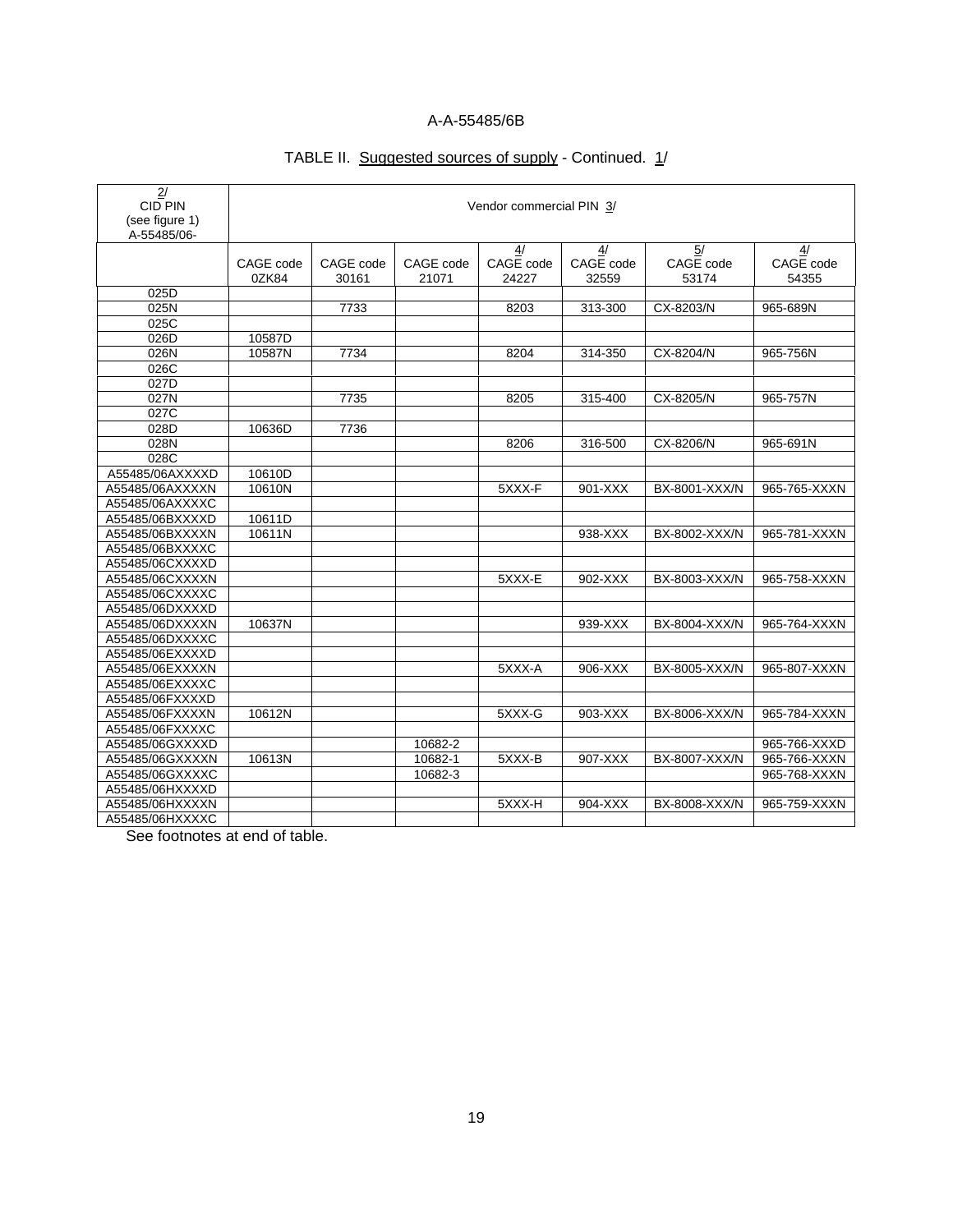| 2/<br><b>CID PIN</b><br>(see figure 1)<br>A-55485/06- | Vendor commercial PIN 3/ |                    |                    |                          |                          |                                       |                          |
|-------------------------------------------------------|--------------------------|--------------------|--------------------|--------------------------|--------------------------|---------------------------------------|--------------------------|
|                                                       | CAGE code<br>0ZK84       | CAGE code<br>30161 | CAGE code<br>21071 | 4/<br>CAGE code<br>24227 | 4/<br>CAGE code<br>32559 | $\overline{5/}$<br>CAGE code<br>53174 | 4/<br>CAGE code<br>54355 |
| A55485/06JXXXD                                        |                          |                    |                    |                          |                          |                                       |                          |
| A55485/06JXXXN                                        |                          |                    |                    | 5XXX-M                   | 913-XXX                  | BX-8009-XXX/N                         | 965-760-XXXN             |
| A55485/06JXXXC                                        |                          |                    |                    |                          |                          |                                       |                          |
| A55485/06KXXXD                                        |                          |                    |                    |                          |                          |                                       |                          |
| A55485/06KXXXN                                        |                          |                    |                    | 5XXX-C                   | 908-XXX                  | BX-8010-XXX/N                         | 965-801-XXXN             |
| A55485/06KXXXC                                        |                          |                    |                    |                          |                          |                                       |                          |
| A55485/06LXXXD                                        |                          |                    |                    |                          |                          |                                       |                          |
| A55485/06LXXXN                                        |                          |                    |                    | 5XXX-J                   | 910-XXX                  | BX-8011-XXX/N                         | 965-787-XXXN             |
| A55485/06LXXXC                                        |                          |                    |                    |                          |                          |                                       |                          |
| A55485/06MXXXD                                        |                          |                    |                    |                          |                          |                                       |                          |
| A55485/06MXXXN                                        | 10594N                   |                    |                    | 5XXX-K                   | $911-XXX$                | BX-8012-XXX/N                         | 965-791-XXXN             |
| A55485/06MXXXC                                        |                          |                    |                    |                          |                          |                                       |                          |
| A55485/06NXXXD                                        |                          |                    | 10640-2            |                          |                          |                                       | 965-770-XXXD             |
| A55485/06NXXXN                                        |                          |                    | 10640-1            | 5XXX-D                   | 905-XXX                  | BX-8013-XXX/N                         | 965-770-XXXN             |
| A55485/06NXXXC                                        |                          |                    | 10640-3            |                          |                          |                                       | 965-770-XXXC             |
| A55485/06PXXXD                                        |                          |                    |                    |                          |                          |                                       |                          |
| A55485/06PXXXN                                        |                          |                    |                    | 5XXX-L                   | 912-XXX                  | BX-8014-XXX/N                         | 965-797-XXXN             |
| A55485/06PXXXC                                        |                          |                    |                    |                          |                          |                                       |                          |
| 043D                                                  |                          |                    |                    |                          |                          |                                       |                          |
| 043N                                                  | 10619N                   |                    |                    |                          |                          | CX-09-020/N                           |                          |
| 043C                                                  |                          |                    |                    |                          |                          | CX-09-020/GP                          |                          |
| 044D                                                  | 10275D                   |                    |                    |                          |                          |                                       |                          |
| 044N                                                  | 10275N                   |                    |                    |                          |                          |                                       |                          |
| 044C                                                  |                          |                    |                    |                          |                          |                                       |                          |
| 045D                                                  | 10381D                   |                    |                    |                          |                          |                                       |                          |
| 045N                                                  | 10381N                   |                    |                    |                          |                          |                                       |                          |
| 045C                                                  |                          |                    |                    |                          |                          |                                       |                          |
| 046D                                                  | 10580D                   |                    |                    |                          |                          |                                       |                          |
| 046N                                                  | 10580N                   |                    |                    |                          | 330-072                  | AP-498/N                              | 965-847-XXXN             |
| 046C                                                  |                          |                    |                    |                          |                          |                                       |                          |
| 047D                                                  | 10602D                   |                    | 10828-2            |                          |                          |                                       | 965-845D                 |
| 047N                                                  | 10602N                   |                    | 10828-1            |                          | 330-050                  | AP-444/N                              | 965-845N                 |
| 047C                                                  |                          |                    | 10828-3            |                          |                          |                                       | 965-845C                 |
| 048D                                                  | 10603D                   |                    | 10406-2            |                          |                          |                                       | 965-848D                 |
| 048N                                                  | 10603N                   |                    | 10406-1            |                          | 330-085                  |                                       | 965-848N                 |
| 048C                                                  |                          |                    | 10406-3            |                          |                          |                                       | 965-848C                 |

#### TABLE II. Suggested sources of supply - Continued. 1/

1/ This table is not a qualified products list or an approved source list. The vendors listed have submitted Certificates of Compliance (see A-A-55485) to DSCC-VAT; however, parts may be ordered from any manufacturer who agrees to supply products that meet all the requirements of this CID.

2/ XXXX in the PIN represents the "H" dimension in figure 1 (cylindric-shaped standoffs only).

- 3/ Vendor commercial PIN's are given for reference only. Do not use these numbers for ordering purposes.
- 4/ CAGES 24227, 32559, and 54355: XXX in the PIN represents the "H" dimension.
- 5/ CAGE 53174: XXX in the PIN represents the "H" dimension. Nylon is standard material; other materials may be available and will be quoted on request.